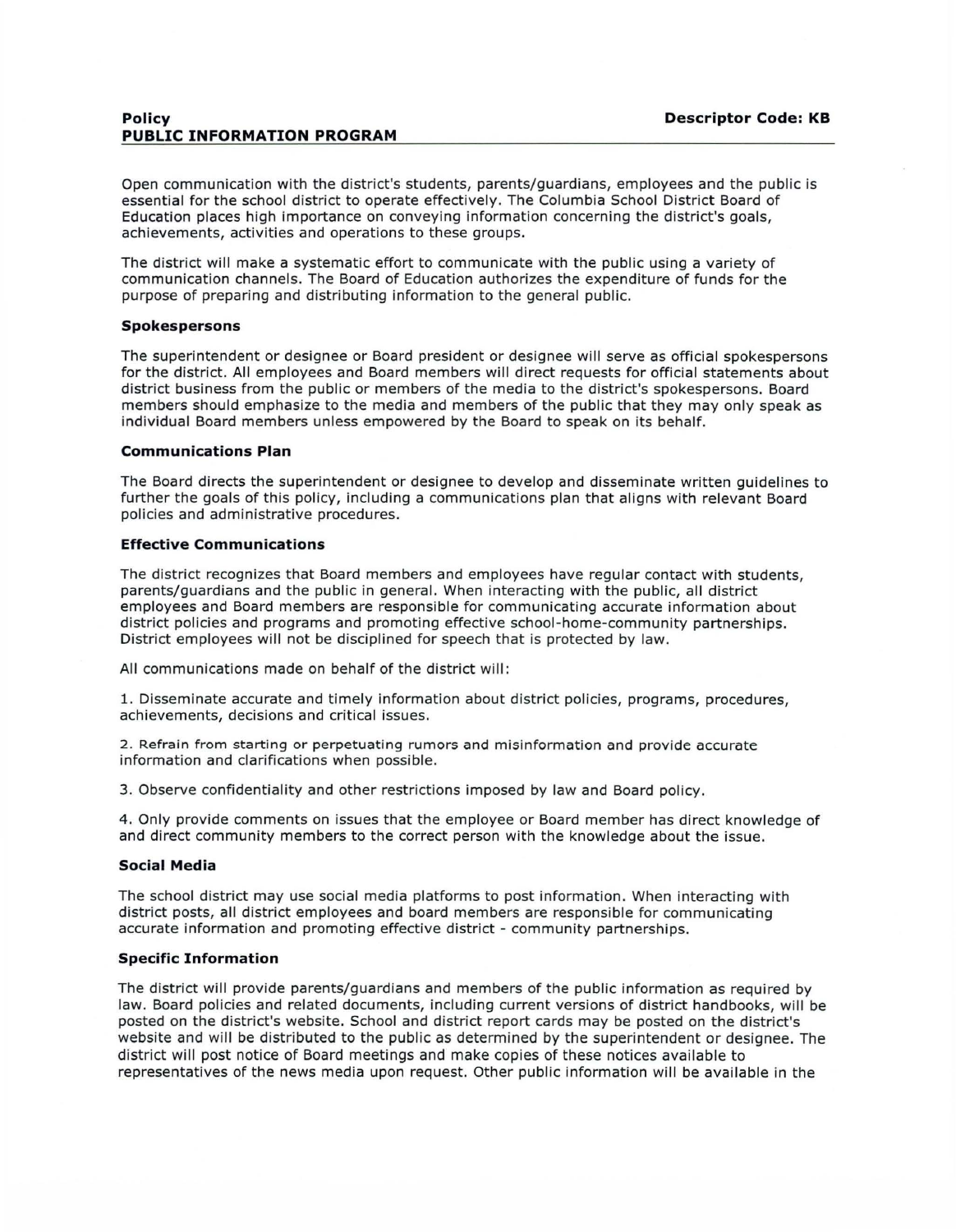district's buildings or administrative offices for viewing by the public during the office's normal business hours, as required by law and in accordance with policy BDDL.

The superintendent or designee will develop a communication system for the exchange of information between the district and staff, students, parents/guardians and others when school or school activities are canceled. Notice of the closing and reopening of school or cancellation of activities will be publicized through local media, the district's website and other district information dissemination options.

# \*\*\*\*\*\*

**Note: The reader is encouraged to check the index located at the beginning of this section for other pertinent policies and to review administrative procedures and/or forms for related information.** 

Columbia Public Schools

## **State Reference**

105.055, RSMo. 160.522, RSMo. 160.570, RSMo. 161.670, RSMo. 162.208, RSMo.

#### **Federal Reference**

20 U.S.C. 1400-1417 29 u.s.c. 794 34 C.F.R Part 300 42 u.s.c. 12101-12213 7 C.F.R. 210.12 7 C.F.R. 245.5

## **Policy Reference**

 $IL-1$ J0-1 BDDL CH **DCB** DIE EBC-1 EFB EHB GBH GBL IGAEB IGBB IGBC

Date Adopted: 3/3/1997 Last Revised: 5/13/2019

# **Description**

STATE STATUTE State Statute State Statute State Statute State Statute

#### **Description**

Individuals with Disabilities Education Act Section 504 of the Rehabilitation Act of 1973 Individuals with Disabilities Education Act Americans with Disabilities Act Federal Regulation Federal Regulation

## **Description**

ASSESSMENT PROGRAM STUDENT RECORDS RELEASE OF INFORMATION POLICY IMPLEMENTATION AND DISSEMINATION POLITICAL CAMPAIGNS AUDITS EMERGENCY DRillS FREE AND REDUCED-PRICE FOOD SERVICE TECHNOLOGY USAGE STAFF/STUDENT RELATIONS PERSONNEL RECORDS TEACHING ABOUT HUMAN SEXUALITY PROGRAMS FOR GIFTED STUDENTS PARENT AND FAMILY INVOLVEMENT AND ENGAGEMENT